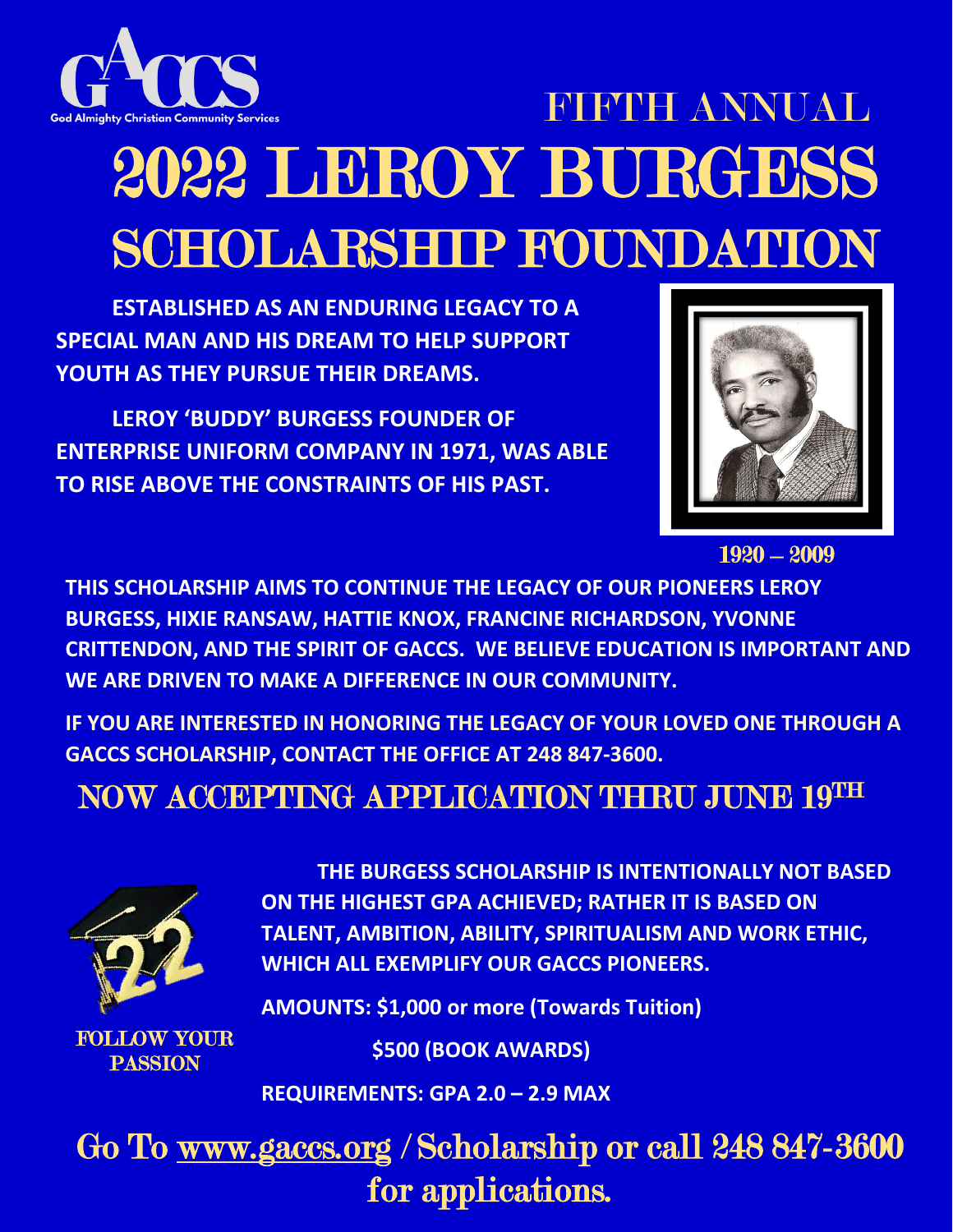

| NAME:                                                 |        |       |                                                          | <b>BIRTHDATE:</b>     |               | AGE:             |  |  |
|-------------------------------------------------------|--------|-------|----------------------------------------------------------|-----------------------|---------------|------------------|--|--|
| <b>ADDRESS:</b>                                       |        | CITY: |                                                          |                       | <b>STATE:</b> | <b>ZIP CODE:</b> |  |  |
| HOME#:                                                | CELL#: |       |                                                          | <b>EMAIL ADDRESS:</b> |               |                  |  |  |
| <b>CURRENT SCHOOL NAME:</b>                           |        |       | <b>ADDRESS:</b>                                          |                       |               |                  |  |  |
| <b>SCHOOL TELE#:</b>                                  |        |       | CITY:                                                    |                       |               | <b>STATE:</b>    |  |  |
| <b>CURRICULUM (AREA OF INTEREST):</b>                 |        |       | <b>AREA OF INTEREST:</b>                                 |                       |               |                  |  |  |
| <b>IF HIGHER EDUCATION</b>                            |        |       | <b>COUNSELOR'S CONTACT#:</b>                             |                       |               |                  |  |  |
| <b>INSTITUTION, SEMESTERS</b><br><b>COMPLETED?</b>    |        |       |                                                          |                       |               |                  |  |  |
|                                                       |        |       | IF APPLICABLE, YEAR OF HIGH SCHOOL<br><b>GRADUATION:</b> |                       |               |                  |  |  |
| PERSONAL DEVELOPMENT                                  |        |       |                                                          |                       |               |                  |  |  |
| <b>CHURCH NAME CURRENT AFFILIATION:</b>               |        |       | CITY:                                                    |                       |               |                  |  |  |
| <b>CHURCH CONTACT#:</b>                               |        |       | <b>STATE:</b>                                            |                       |               |                  |  |  |
| <b>BRIEFLY TALK ABOUT YOUR RELATIONSHIP WITH GOD:</b> |        |       |                                                          |                       |               |                  |  |  |
|                                                       |        |       |                                                          |                       |               |                  |  |  |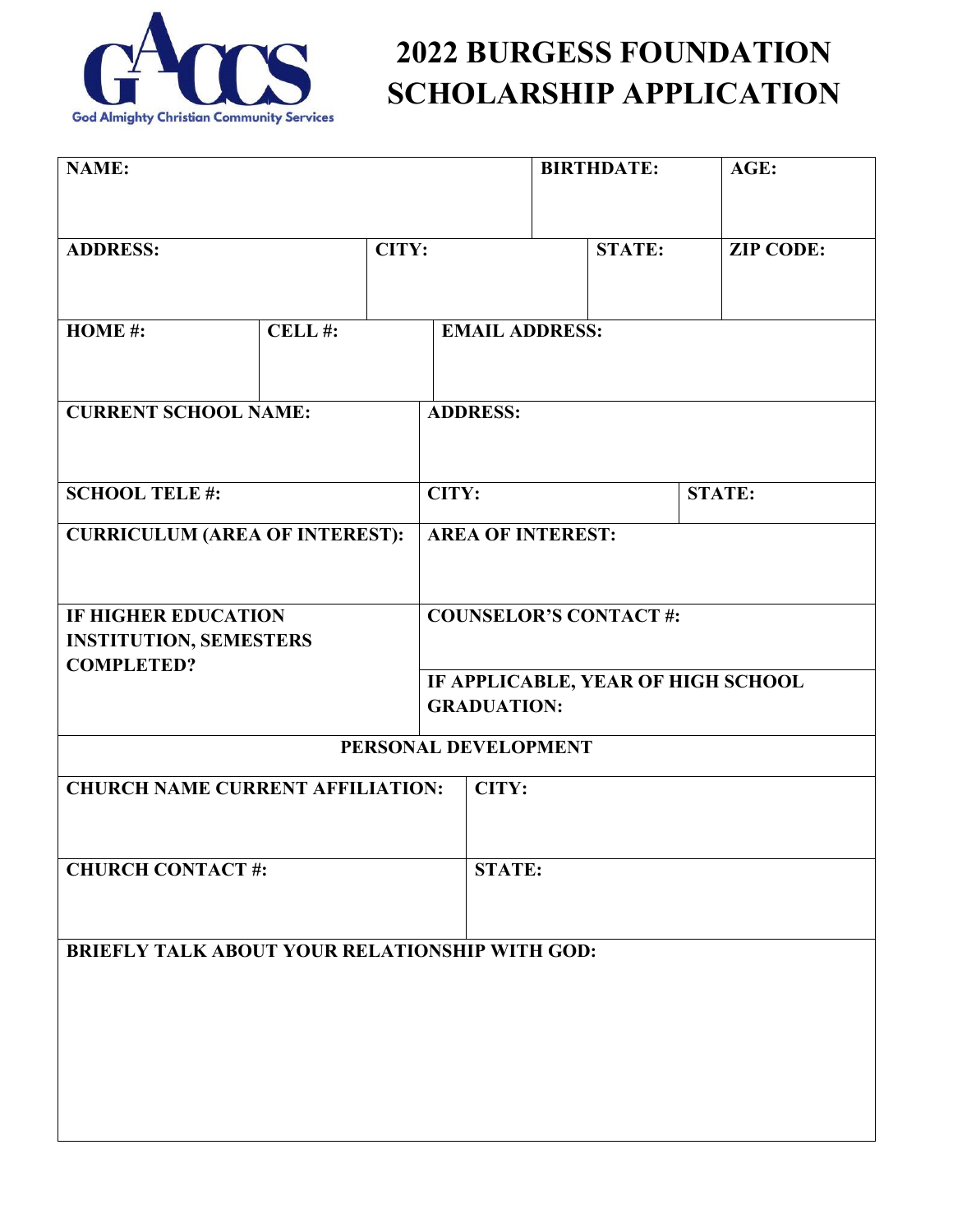

#### **IN WHAT AREA WOULD YOU LIKE TO GROW SPIRITUALLY?**

**SHARE IN A BRIEF NARRATIVE WHAT EXPERIENCES YOU HAVE HAD THAT WOULD BE BENEFICIAL TO YOUR FUTURE GOALS:**

**GOALS**

**SHARE WITH US THE GOALS YOU HAVE FOR YOUR EDUCATION, CAREER, PERSONAL LIFE, RELATIONSHIPS AND WELLBEING:**

**HOW CAN A GACCS FOUNDATION SCHOLARSHIP AWARD HELP YOU REACH YOUR IMMEDIATE GOALS?**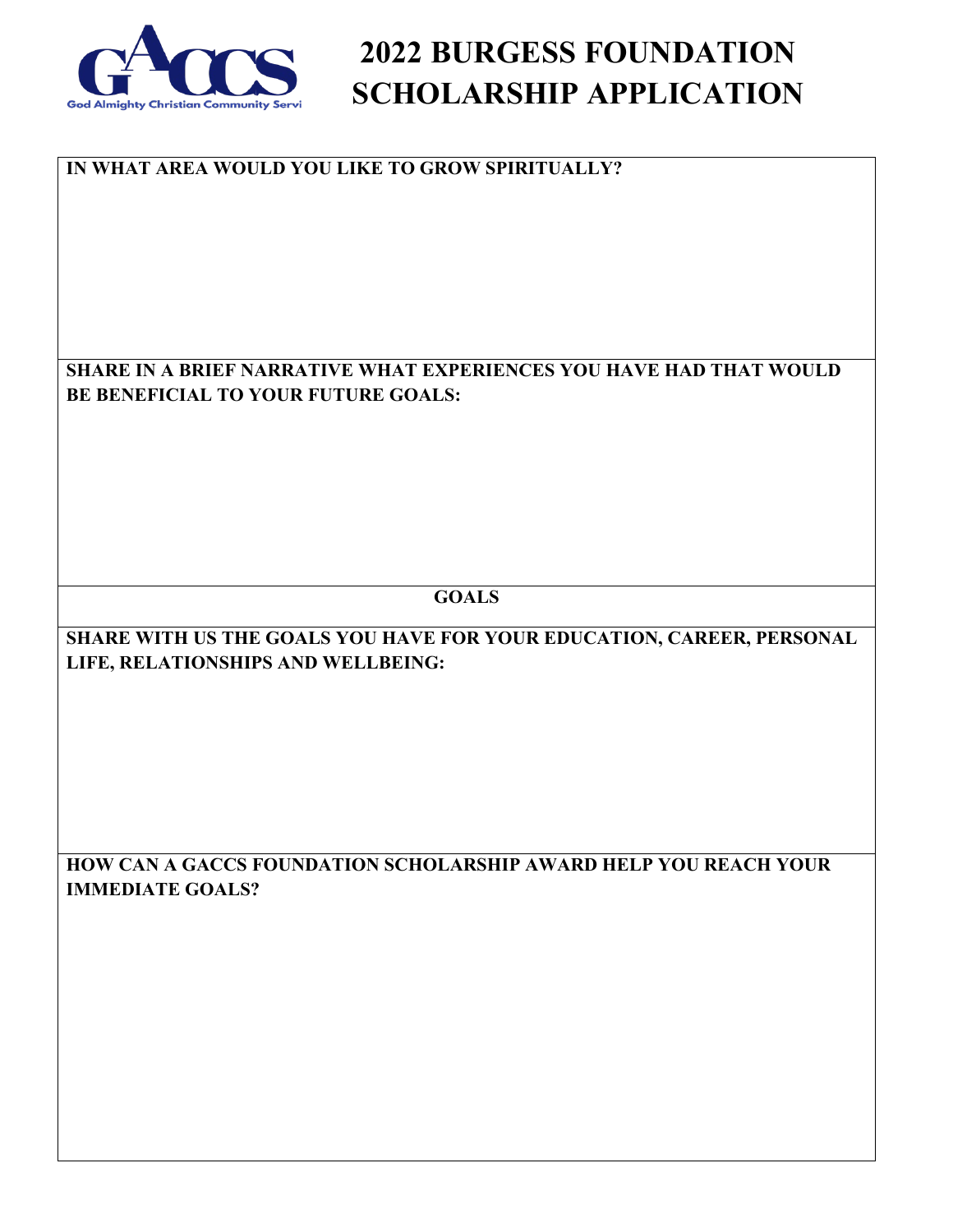

**IN THE SECTION BELOW PROVIDE AN ESSAY FOCUSING ON THE FOLLOWING AREAS** *(SEPARATE SHEET IS ACCEPTABLE - BE SURE TO INCLUDE YOUR NAME/CONTACT #)***:**

- **1. DESCRIBE YOUR EMOTIONAL AND ACADEMIC GROWTH OVER TIME DURING YOUR ELEMENTARY, MIDDLE AND HIGH SCHOOL EXPERIENCES.**
- **2. WHAT EXPERIENCES AND WHAT PEOPLE HAVE HAD THE MOST POSITIVE INFLUENCE ON YOU DURING YOUR HIGH SCHOOL YEARS?**
- **3. HOW HAS GOD PLAYED A PART IN YOUR LIFE DURING YOUR HIGH SCHOOL YEARS?**
- **4. TELL YOUR STORY ABOUT YOUR CURRENT LIFE GOALS AND HOW THEY CAME TO BE DETERMINED AS YOUR GOALS.**
- **5. WHY DO YOU BELIEVE YOU CAN SUCCEED IN THIS AREA? WHO DO YOU KNOW THAT HAS BEEN SUCCESSFUL IN THIS AREA?**
- **6. TALK ABOUT HOW YOU HAVE MANAGED THE CHALLENGES IN YOUR LIFE.**
- **7. WHY DO YOU BELIEVE YOU ARE THE BEST CANDIDATE TO RECEIVE THIS AWARD?**

**ESSAY SECTION**